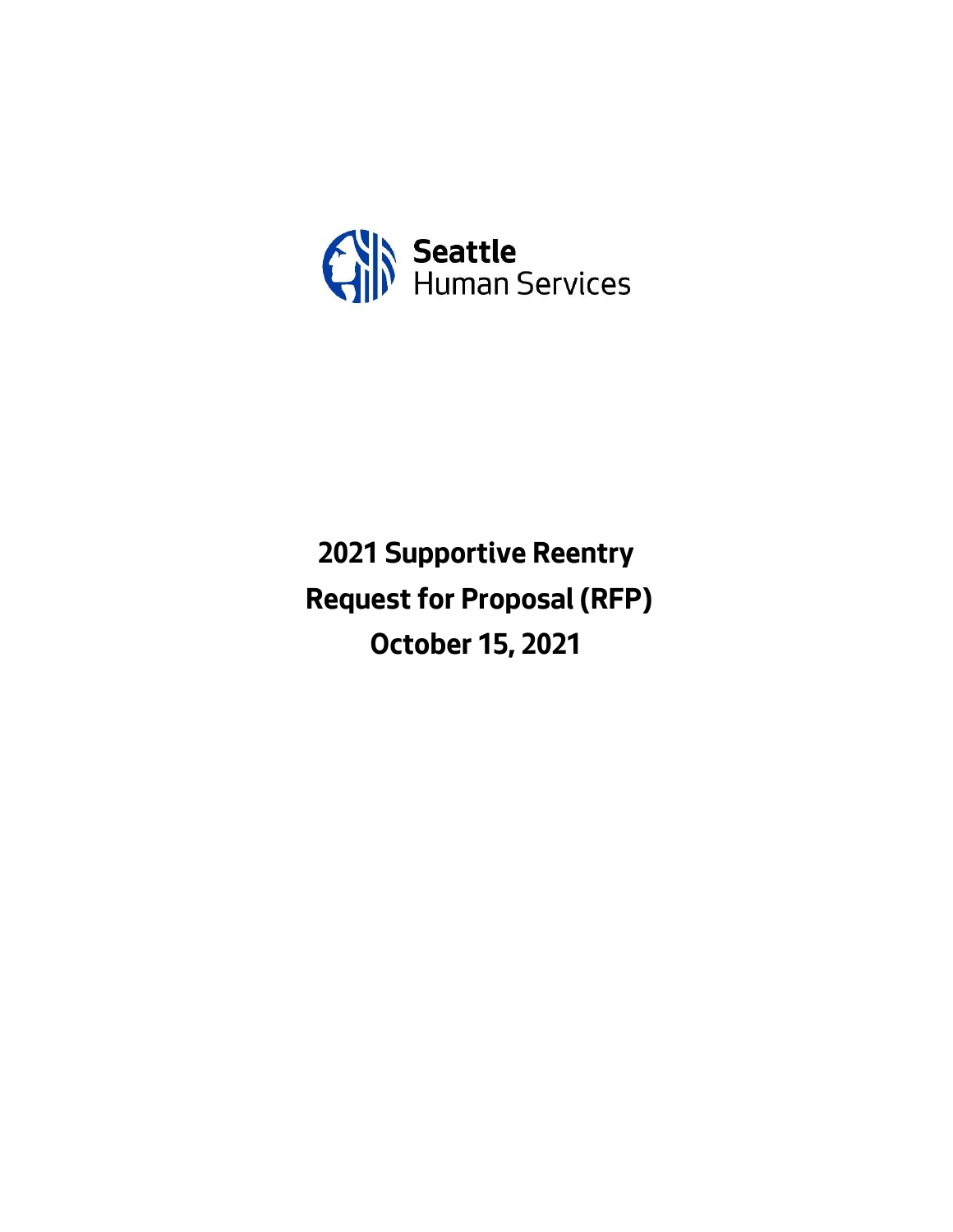# **TABLE OF CONTENTS**

| <b>GUIDELINES</b> |                                | <b>PAGE NUMBER</b> |
|-------------------|--------------------------------|--------------------|
|                   | Summary                        |                    |
| н.                | <b>Background and Strategy</b> |                    |
| Ш.                | Program Requirements           |                    |

| <b>APPLICATION</b> | <b>PAGE NUMBER</b>                             |    |
|--------------------|------------------------------------------------|----|
|                    | <b>Format Instructions</b>                     |    |
| II.                | Proposal Narrative & Rating Criteria           |    |
| III.               | <b>Completed Application Requirements</b>      | 8  |
| IV.                | <b>Attachments</b>                             |    |
|                    | Attachment 1: Application Check List           | 10 |
|                    | Attachment 2: Application Cover Sheet          | 11 |
|                    | Attachment 3: Proposed Program Budget          | 13 |
|                    | Attachment 4: Proposed Personnel Detail Budget | 15 |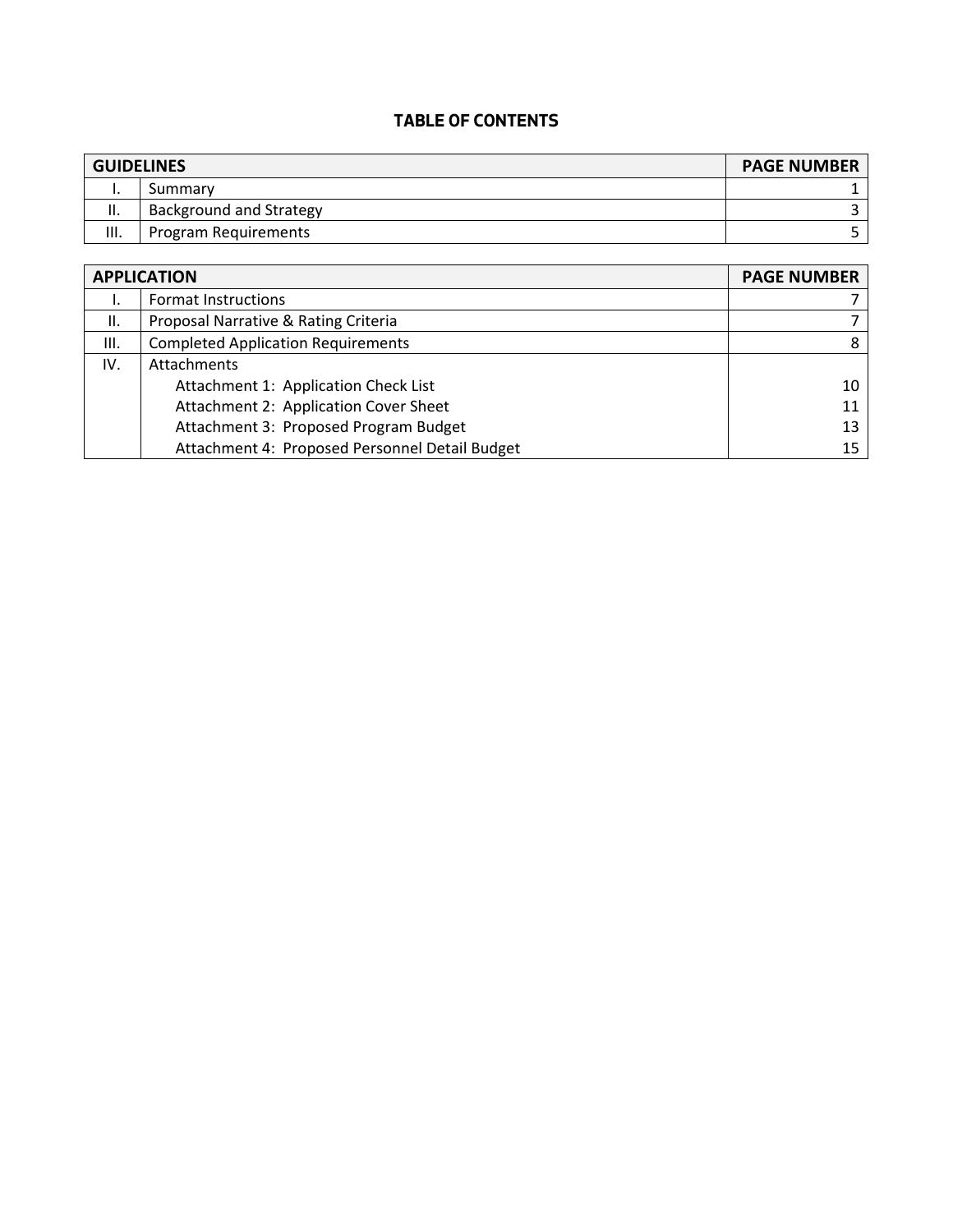# **Seattle Human Services Department 2021 Supportive Reentry RFP GUIDELINES**

### **I. Summary**

The Safe and Thriving Communities (STC) Division of the Seattle Human Services Department (HSD) is seeking applications from community-based organizations to **support currently and formerly incarcerated individuals to gain knowledge, skills, and support, connect or reconnect with cultural roots and supportive communities, and obtain long term, living wage employment in order to transition successfully from incarceration and into the community.**

STC is specifically seeking community-based organizations that have experience:

- actively engaging and working with incarcerated and/or formerly incarcerated individuals from Black, Indigenous, and People of Color (BIPOC) communities with a specific focus on Black, Indigenous, Latinx, and Pacific Islander communities;
- developing and providing supportive services for BIPOC individuals who are currently incarcerated;
- developing and providing supportive services for formerly incarcerated BIPOC who are reentering communities;
- rerooting incarcerated and formerly incarcerated individuals;
- using an anti-racist approach that actively works to undo systemic racism and
- preparing incarcerated and formerly incarcerated people to get and keep good paying jobs.

For this RFP, the term "reentry" is used to describe assisting people returning from incarceration to "reenter" systems and institutions that may lead to economic and social progress. "Rerooting" refers to the process of connecting people back to their cultural roots and communities. Since much of incarceration is about isolating people, a process of rerooting is necessary to ground people despite the systemic barriers that still exist. For all individuals returning from incarceration, being part of strong and connected communities provides accountability and supports their ability to thrive.<sup>1</sup>

This RFP is investing \$1,383,000 in City of Seattle General Fund for culturally appropriate reentry and rerooting programming.

- Applicants can request up to \$250,000 and may request less.
- The deadline for turning in completed proposals is **Friday, November 5, 2021, 12:00 p.m. (noon), Pacific Daylight Time.**
- Organizations must serve individuals who are currently or formerly incarcerated. Formerly incarcerated individuals must live, work, or attend school in the City of Seattle. Currently incarcerated individuals must seek to live, work, or attend school in the City of Seattle upon release.
- This RFP is competitive and open to all agencies that meet the standard HSD Agency Minimum Eligibility [Requirements](http://www.seattle.gov/Documents/Departments/HumanServices/Funding/NOFA/HSD%20Agency%20Minimum%20Eligibility%20Requirements.pdf) and any additional requirements outlined in *Guidelines Section III*. *Program Requirements*.
- Initial funding will be for the period of December 15, 2021-December 31, 2022. Contract renewal depends on performance and funding availability.

<sup>1</sup> 2020 Indigenous Healing Request for Proposals. City of Seattle Office for Civil Rights/Human Services Department.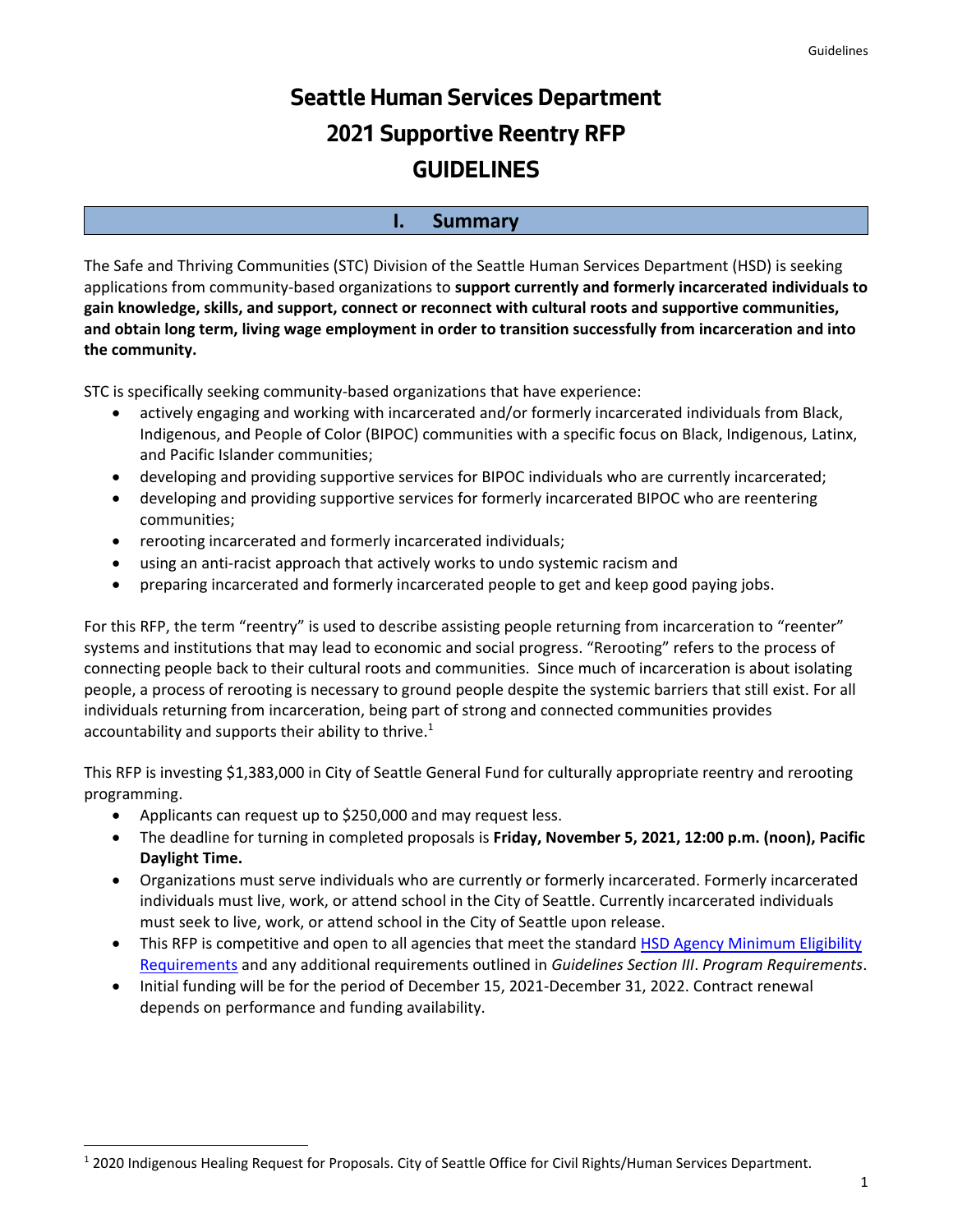| <b>RFP Timeline*</b>                                                                                                                                                  |                                                        |  |  |  |  |
|-----------------------------------------------------------------------------------------------------------------------------------------------------------------------|--------------------------------------------------------|--|--|--|--|
| <b>Funding Opportunity Released</b>                                                                                                                                   | Friday, October 15,<br>2021                            |  |  |  |  |
| When it's time, join your Webex meeting here.                                                                                                                         | Wednesday,<br>October 20, 2021,<br>at 10:00 a.m.-11:30 |  |  |  |  |
| Join meeting                                                                                                                                                          | a.m.                                                   |  |  |  |  |
| More ways to join:                                                                                                                                                    |                                                        |  |  |  |  |
| Join from the meeting link<br>https://seattle.webex.com/seattle/j.php?MTID=mc128eb02cf2626f163f337e70cd5c931                                                          |                                                        |  |  |  |  |
| Join by meeting number                                                                                                                                                |                                                        |  |  |  |  |
| Meeting number (access code): 2493 033 2322                                                                                                                           |                                                        |  |  |  |  |
| Meeting password: A7Cdv294hn3                                                                                                                                         |                                                        |  |  |  |  |
| Tap to join from a mobile device (attendees only)<br>+1-206-207-1700,,24930332322## United States Toll (Seattle)<br>+1-408-418-9388,,24930332322## United States Toll |                                                        |  |  |  |  |
| Join by phone<br>+1-206-207-1700 United States Toll (Seattle)                                                                                                         |                                                        |  |  |  |  |
| +1-408-418-9388 United States Toll<br>Global call-in numbers                                                                                                          |                                                        |  |  |  |  |
| Join from a video system or application<br>Dial 24930332322@seattle.webex.com<br>You can also dial 173.243.2.68 and enter your meeting number.                        |                                                        |  |  |  |  |
| Need help? Go to https://help.webex.com                                                                                                                               |                                                        |  |  |  |  |
| Contact Shawn Flue at shawn.flue@seattle.gov for meeting access issues.<br>This session will be recorded.                                                             |                                                        |  |  |  |  |
|                                                                                                                                                                       |                                                        |  |  |  |  |
| Last Day to Submit Questions                                                                                                                                          | Monday,<br>November 1, 2021,<br>by $5 p.m.$            |  |  |  |  |
| Application Deadline (see pages 8 and 9 for submittal details)                                                                                                        | Friday, November<br>5, 2021, at 12 p.m.<br>(noon) PT   |  |  |  |  |
| Planned Award Notification (post-appeal process)                                                                                                                      | Monday,<br>December 13, 2021                           |  |  |  |  |
| <b>Contract Start Date</b>                                                                                                                                            | Wednesday,<br>December 15, 2021                        |  |  |  |  |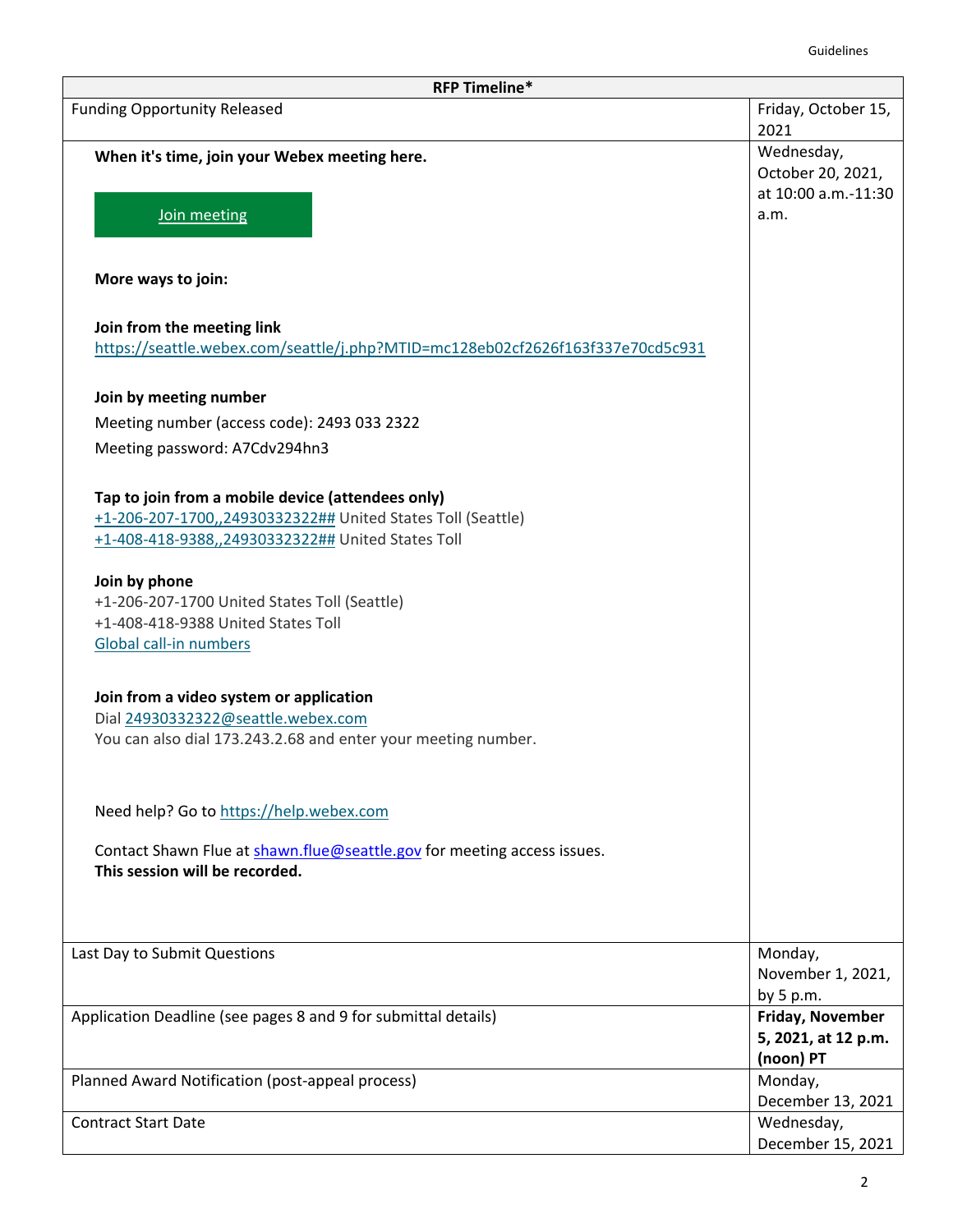\*HSD reserves the right to change any dates in the RFP timeline.

### **Information Session**

HSD will offer one webinar information session, which will be recorded and made available on HSD's [Funding](http://www.seattle.gov/humanservices/funding-and-reports/funding-opportunities)  [Opportunities](http://www.seattle.gov/humanservices/funding-and-reports/funding-opportunities) webpage. Any agency interested in learning more about this RFP is encouraged to attend the session and ask questions. Attendance is not required.

All materials and updates to the RFP are available on [HSD's Funding Opportunities webpage](http://www.seattle.gov/humanservices/funding-and-reports/funding-opportunities). HSD will not provide individual notice of changes, and agencies are responsible for regularly checking this webpage for any changes. HSD will not pay for any expense agencies may incur while they are preparing their application, providing information requested by HSD, or participating in the selection process.

## **If you have any questions, please contact: Natalie Thomson, Funding Process Coordinator via email at natalie.thomson@seattle.gov.**

# **II. Background & Strategy**

### **Background**

This RFP was informed by the work of several community and City of Seattle workgroups and individuals.

### Equitable Communities Initiative Task Force

The twenty-six-member, community-led Equitable Communities Initiative Task Force met between December 2020 and June 2021. Made up of diverse individuals and organizations, the Task Force researched disparities and reviewed existing City programs and resources prior to coming up with budget recommendations for a \$30 million investment into our BIPOC communities. One of those recommendations was to provide reentry programs for incarcerated and formerly incarcerated individuals. This recommendation was adopted by City Council, and \$1,383,000 was designated for programming to support reentry.

### 2021 Community Safety Capacity Building RFP Community Engagement

HSD conducted 36 stakeholder engagement sessions between January - February 2021, to inform the Community Safety Capacity Building RFP released earlier this year. These sessions were attended by community members with lived experiences of systemic racism and harm from the criminal legal system, as well as frontline and leadership staff at community-based organizations (CBOs) doing community safety work, many of whom also had lived experiences of harm from the criminal legal system.

Participants identified themes around community ownership, self-determination, and resiliency, that have also informed this RFP. Key themes that were applied to this RFP include:

- The definition of community safety must be holistic and inclusive.
- There is an aspect to community safety that involves healing from systems of oppression, like the criminal legal system, or acts of violence (ranging from physical to emotional), as well as feelings of hope and self-determination.

### Seattle Reentry Work Group

Led by the City of Seattle Office for Civil Rights, the Seattle Reentry Work Group recommended that connecting individuals to community and supporting their sense of belonging be prioritized for funding. Supporting the development and growth of community-rooted programs and networks owned and/or led by formerly incarcerated individuals to guide successful reentry and support the healing process was also highlighted as a priority. 2

<sup>&</sup>lt;sup>2</sup> City of Seattle Office for Civil Rights. Seattle Reentry Work Group Final Report, October 2018. Page 5.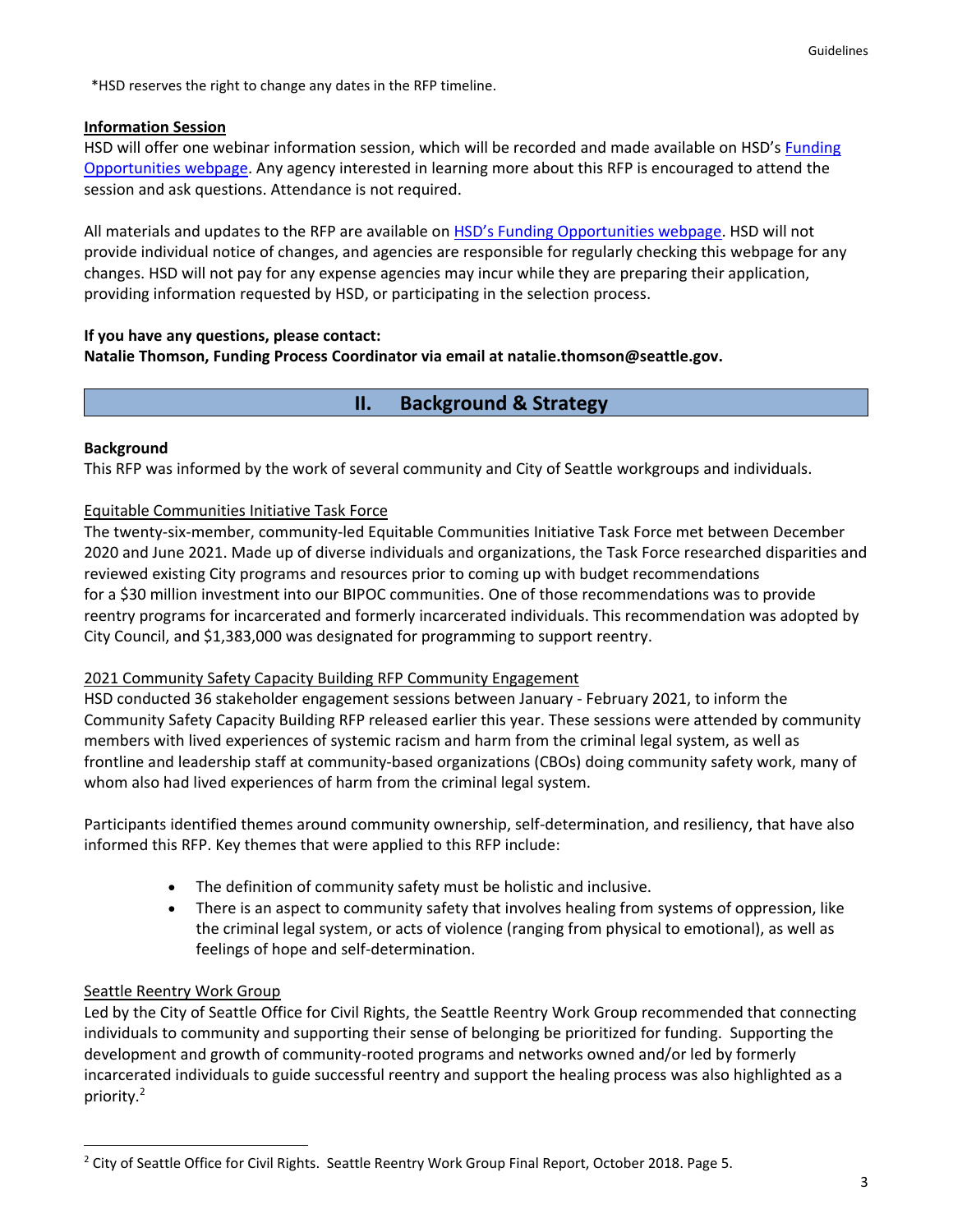### Regional Data

In Washington, BIPOC communities are disproportionately affected by incarceration and post-release outcomes.

|                               | <b>Washington State</b>            |                                     |  |
|-------------------------------|------------------------------------|-------------------------------------|--|
| Race                          | % Total<br>Population <sup>2</sup> | % Confined Individuals <sup>3</sup> |  |
| American Indian/Alaska Native | 2%                                 | 6%                                  |  |
| Asian/Pacific Islander        | 10%                                | 5%                                  |  |
| <b>Black</b>                  | 4%                                 | 18%                                 |  |
| Other or Unknown              | 7%                                 | 3%                                  |  |
| Two or More Races             | 11%                                | <b>NA</b>                           |  |
| White                         | 67%                                | 69%                                 |  |
| Total                         | 100%                               | 100%                                |  |
| Hispanic Origin               | 13.7%                              | 15.8%                               |  |

### **Strategy**

The purpose of this funding is to **support currently, and formerly incarcerated individuals gain knowledge, skills, and support, connect or reconnect with their cultural roots and supportive communities, and obtain long term, living wage employment in order to transition successfully from incarceration and into the community.**

Services should be culturally and linguistically responsive and offered in-person or virtually according to [Seattle](https://www.kingcounty.gov/depts/health/covid-19.aspx)  [& King County Public Health COVID-19 guidelines](https://www.kingcounty.gov/depts/health/covid-19.aspx) and accessibility. In-person services may be offered in prisons, jails, detention centers, and/or community spaces. Both in-person and virtual services should take place at times that are accessible for incarcerated individuals and those living with a criminal history.

Examples of eligible activities include, but are not limited to:

- pre-release planning
- culturally responsive and trauma-informed release support
- court, criminal legal, and education and employment systems navigation
- meaningful employment pathways including job retention and career advancement support
- technical and academic educational programs offered both inside and outside of institutional correction facilities, including topics such as substance use and psychological wellbeing
- pre-release and release support for families of those incarcerated (families must live in Seattle)
- peer support
- intentional partnerships between education-focused and culturally relevant community-based groups

Eligible support service expenses include, but are not limited to:

- identification and Washington State Driver's License fees
- tools, clothing, and licenses needed for employment
- tuition and fees related to internships, apprenticeships, trade school, General Equivalency Diplomas colleges, and universities
- transportation assistance

Partnerships and collaborations are encouraged when practical and best meet the needs, strengths, and goals of currently and formerly incarcerated individuals.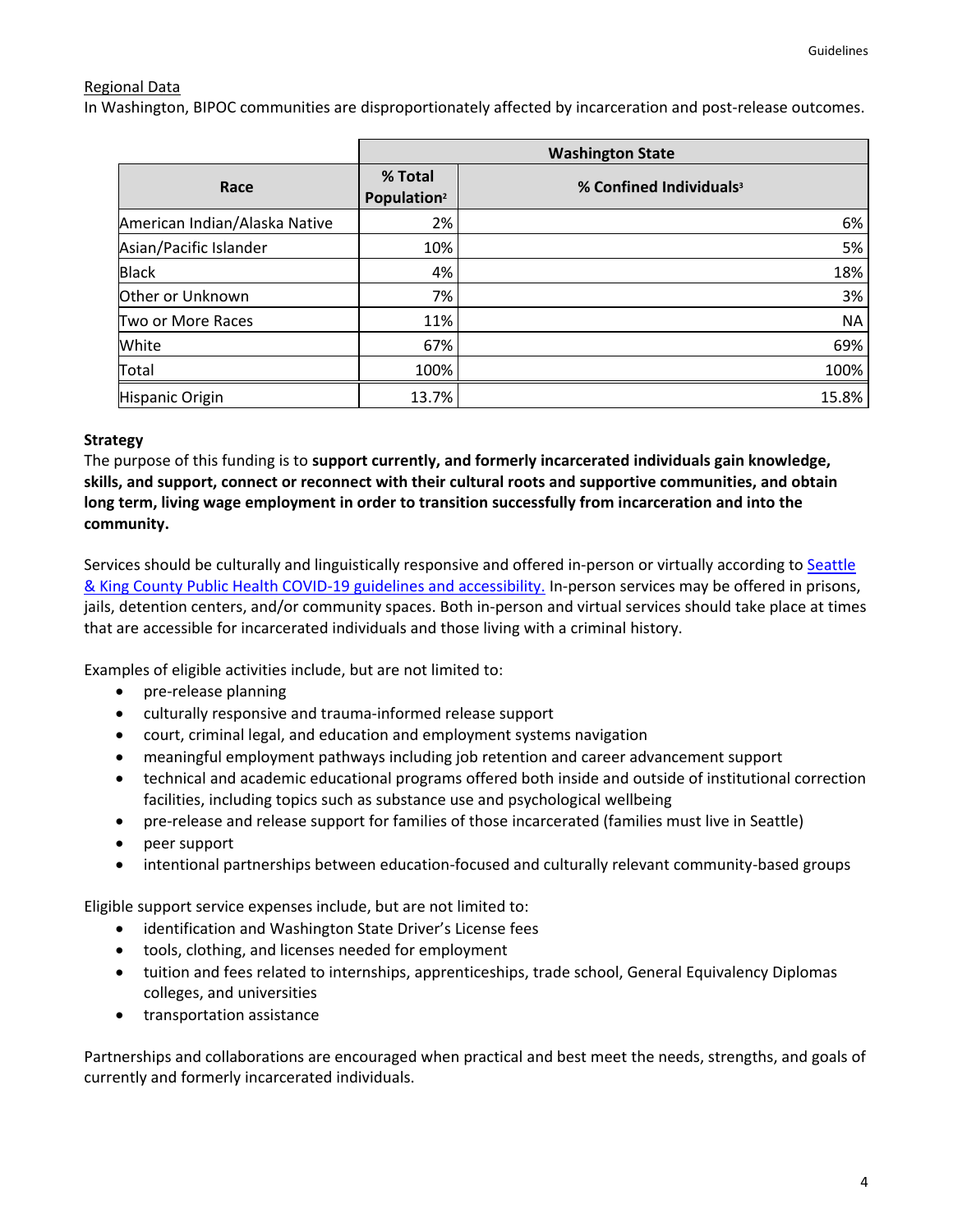# **III. Program Requirements**

### **A. Criteria for Eligible Organizations**

- 1. Organizations must serve individuals who are currently or formerly incarcerated. Formerly incarcerated individuals must live, work, or attend school in the City of Seattle. Currently incarcerated individuals must seek to live, work, or attend school in the City of Seattle upon release.
- 2. Services for formerly incarcerated individuals must be located within the City of Seattle.
- 3. Organizations serving youth under the age of 18 will be required to obtain written permission from parents, guardians, or other responsible party.
- 4. Organizations must meet the standard [HSD Agency Minimum Eligibility Requirements.](http://www.seattle.gov/Documents/Departments/HumanServices/Funding/NOFA/HSD%20Agency%20Minimum%20Eligibility%20Requirements.pdf)

### **B. Criteria for Eligible Participants**

- 1. Currently incarcerated individuals who seek to live, work, or attend school in the City of Seattle.
- 2. Formerly incarcerated individuals who currently, live, work, or attend school in the City of Seattle.

### **C. Priority Population and Focus Population**

- 1. **Priority populations** are specific demographic groups (seniors, youth, families, etc.) or individuals who have a specific issue in common (unemployed, homelessness, violence involved, etc.). Priority populations for this investment opportunity are:
	- BIPOC individuals who are currently incarcerated and seek to live, work, or attend school in the City of Seattle.
	- BIPOC individuals who were formerly incarcerated and who live, work, or attend school in the City of Seattle.
- 2. **Focus populations** are specific racial and ethnic groups within the priority population, with data showing the highest disparities in the investment area. The focus populations for this RFP are:
	- Black and African American,
	- Hispanic/Latinx,
	- American Indian/Alaskan Native (AIAN) and
	- Pacific Islander populations.

Applicants may specialize in specific groups within the list of focus populations. Proposals that clearly describe a plan to address significant needs among other populations will also be considered. For more information regarding the data used to determine the Priority and Focus Populations, please see HSD's Results Based Accountability and Theory of Change document on th[e HSD Funding Opportunities](http://www.seattle.gov/humanservices/funding-and-reports/funding-opportunities) webpage.

### **D. Expected Performance Commitments**

Within the first two months of contracting, awardees will be required to develop tools to measure and report on "How many?" (quantity), "How well?" (quality), and "Is anyone better off?" (impact). This work will be done in collaboration with city staff, and organizations will be required to provide the respective data to their designated contract specialist.

Some examples include:

- Formerly incarcerated individuals successfully transition into communities
- Currently and formerly incarcerated individuals develop/strengthen connections to their cultural roots
- Formerly incarcerated individuals develop/strengthen a sense of belonging and connections to supportive communities
- Currently and formerly incarcerated individuals attain informal and formal education, including internships, apprenticeships, trade school, General Equivalency Diplomas, colleges, and universities
- Formerly incarcerated individuals gain living-wage employment or are on a pathway to living wage employment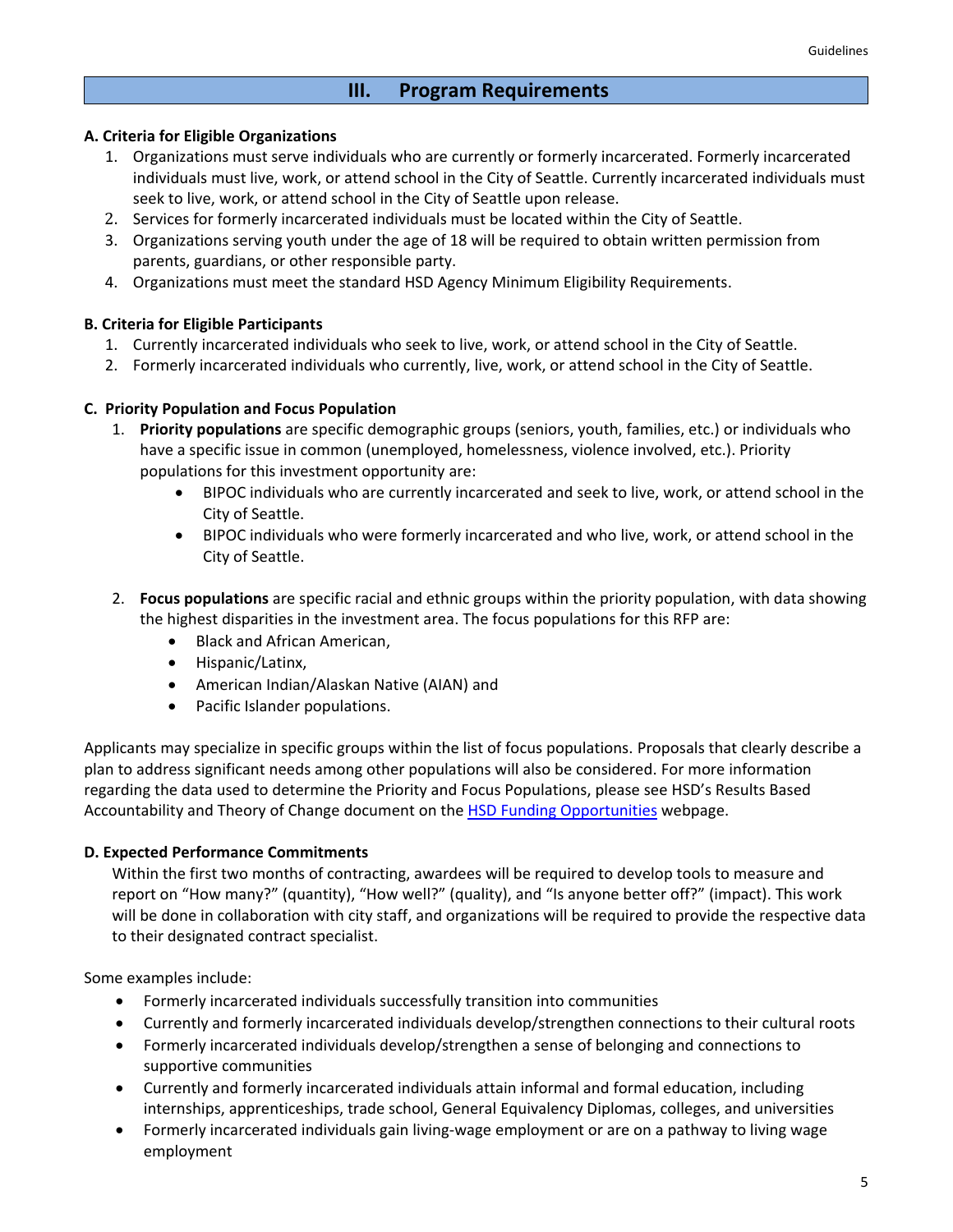### **E. Desired qualifications and characteristics of organizations and staff**

The strongest applicants will demonstrate that they:

- have sustained, accountable relationships with individuals who are currently, or were formerly, incarcerated,
- are led by people with criminal legal system lived experience,
- have staff at all levels who reflect the lived experiences of participants,
- are culturally relevant and responsive, and can empower others to lead change,
- have a commitment to building power in the community and/or supporting healing from the impact of oppression,
- are affirming of all members of the community and are committed to ending all forms of oppression, including racism, ableism, homophobia, transphobia, and misogyny, and
- have a commitment to working in collaboration with other organizations/coalitions led by BIPOC communities.

### **F. RFP Specific Eligibility, Data and Contracting Requirements**

Applicant agencies must also adhere to the following:

#### **1. Number of Proposals**

Each agency is limited to one proposal. For collaborative projects, only the agency identified as the lead should apply. If your agency is also listed as a partner in another agency's application, the services provided, and budget requested should be clearly defined and not duplicative.

### **2. Data Collection and Evaluation**

All funded agencies will participate in data collection to evaluate and improve the quality of their programming. Depending on the results of the first year of data, HSD may:

- release the funds in this RFP in two four years, pending funding availability, for another competitive funding process, or
- require agencies to adjust the demographics of the communities they serve.

### **3. COVID-19 Safety Guidelines**

Agencies are expected to adhere to current, appropriate safety protocols as outlined by Seattle-King [County Public Health,](https://www.kingcounty.gov/depts/health/covid-19.aspx) to prevent the spread of COVID-19. These protocols may include vaccination verification, social distancing, wearing masks, hand washing, and sanitizing surfaces. Agencies should have a plan to safely provide services remotely if that becomes necessary.

### **4. Fiscal sponsor**

If you have a fiscal sponsor, provide a signed letter of agreement from the sponsor. The letter will not count toward the 5-page limit. The HSD Fiscal Sponsor requirements can be found [here.](http://www.seattle.gov/Documents/Departments/HumanServices/Funding/HSD-Fiscal-Sponsor-Requirements_v4_2020.pdf)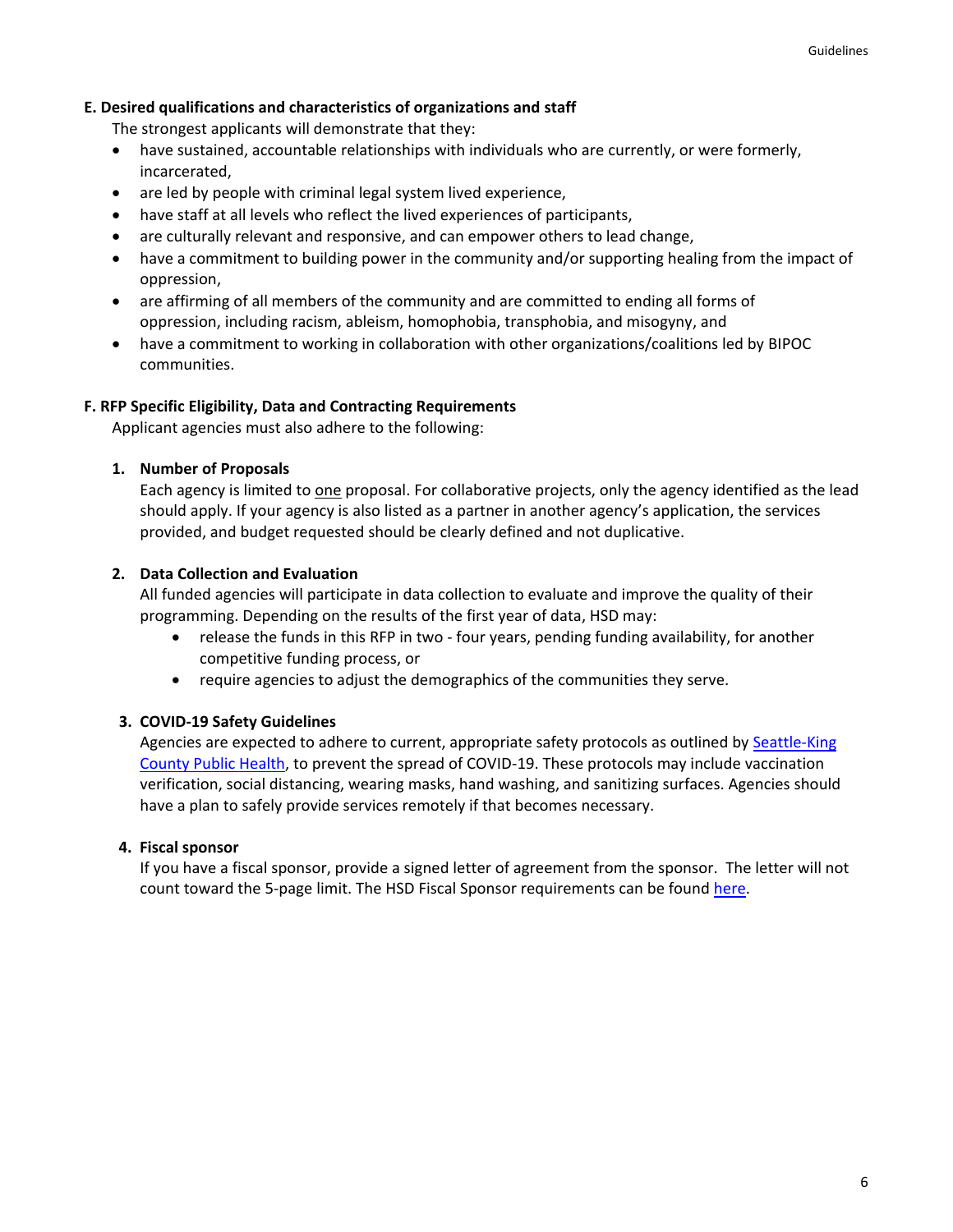# **Seattle Human Services Department 2021 Supportive Reentry RFP APPLICATION**

# **I. How to Complete the Application**

Applications will be rated only on the information requested in this RFP, including any clarifying information requested by HSD. Answer each question completely. Do not include any materials not requested with your application. Applications that do not follow the required format may lose points.

Required format for written application:

- typed and formatted to letter-size  $(8 \frac{1}{2} \times 11$ -inch) paper
- one-inch margins, single spacing, and size 11-point font
- be no longer than 5 pages (requested attachments will not count towards the page limit).

# **II. Proposal Narrative & Rating Criteria**

Write a narrative response to all sections  $A - D$ . Answer each section completely according to the questions. Do not exceed a total of 5 pages.

### **A. ORGANIZATIONAL EXPERIENCE (35 points)**

1. Describe your organization's experience providing culturally responsive\* reentry services to incarcerated or formerly incarcerated individuals. If you work with partners, what do they do? Describe the qualifications of your organization and your partners.

2. Describe the priority and focus populations your organization proposes to serve. Describe your organization's experience working with the priority and focus populations.

### *Rating Criteria - A strong application meets all the criteria below. (35 points)*

- *Applicant has experience providing culturally responsive\* reentry services for individuals. (10 points)*
- *Applicant has experience working with priority and focus populations. (10 points)*
- *Those providing the services (including partners if there are any) are qualified to do so by lived experience, work experience, education, or a combination of these factors in all areas of the organization. (15 points)*

\*For the purpose of this RFP, culturally responsive is defined as being respectful, knowledgeable, and experienced in priority and focus populations' cultures, languages, and life experiences so that they may feel valued and successful.

## **B. SERVICES (30 points)**

1. Describe the services for which you are requesting funding; in your response include the following:

- what the services are,
- where services will be offered,
- when services will be offered, and
- how participants will benefit from the services offered.

### *Rating Criteria – A strong application meets all the criteria below. (30 points)*

• *Services are culturally responsive and designed to support currently and formerly incarcerated individuals gain knowledge, skills, and support; connect or reconnect with cultural roots and supportive*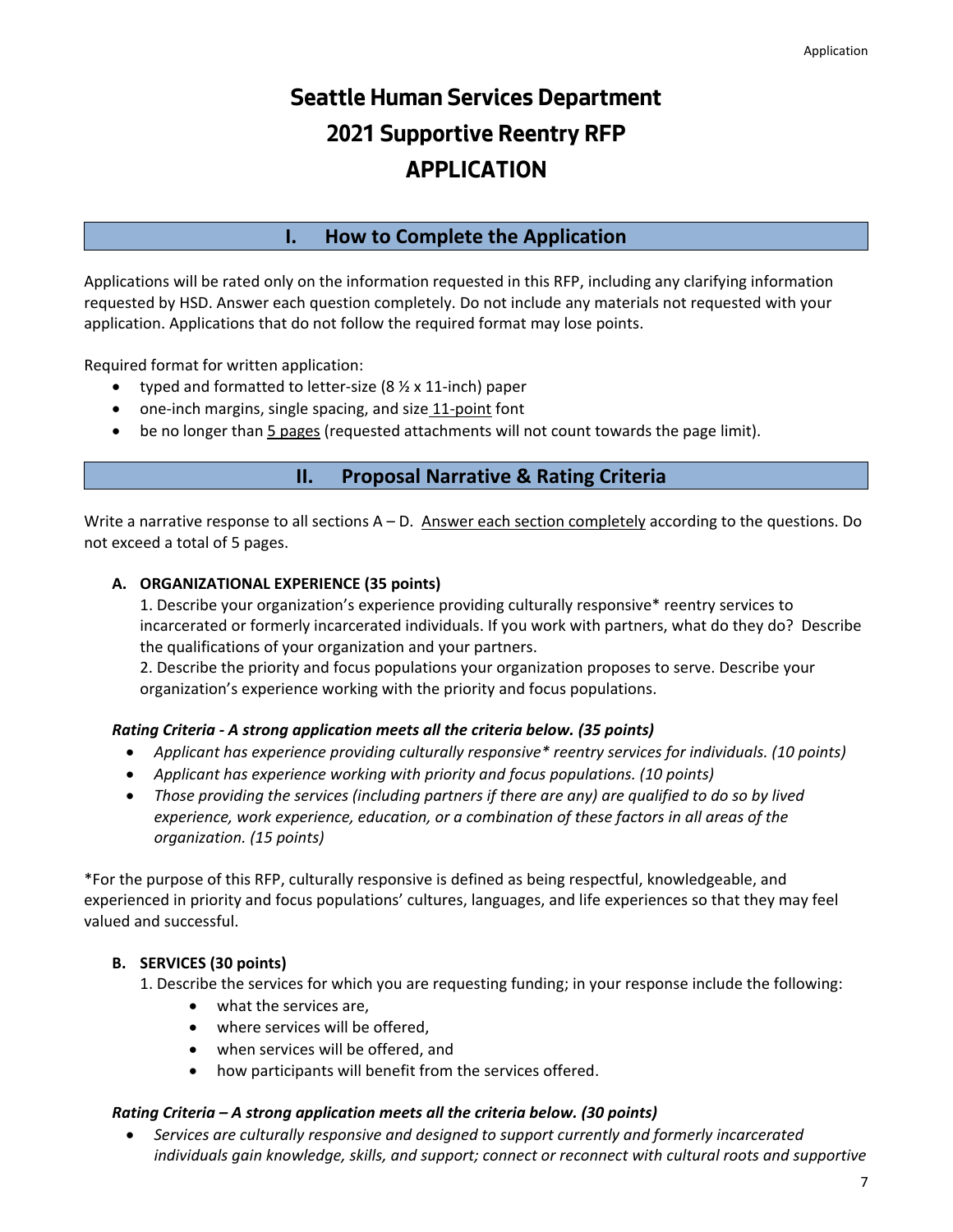*communities; and obtain long term, living wage employment in order to transition successfully from incarceration and into the community. (15 points)*

- *Services are provided year-round, at times that are accessible for participants. (5 points)*
- *Applicant describes a clear connection between the services offered and the benefit participants will receive. (10 points)*

### **C. IMPACT (15 points)**

1. Describe how you will know if the services you provide have a positive impact on participants. In your response, include the following:

- how you will measure success and what quantitative and qualitative data you will use,
- how you will use data to improve services and make decisions, and
- how you will keep any data and personal information you collect about participants private and secure.

### *Rating Criteria – A strong application meets all the criteria below. (15 points)*

- *Applicant has a method to assess if the services have a positive impact on participants. (5 points)*
- *Applicant uses data to improve services and make decisions. (5 points)*
- *Applicant has procedures in place to keep data private and secure. (5 points)*

### **D. BUDGET AND FINANCE (20 points)**

- 1. Complete the Proposed Program and Personnel Budget (Attachments 3 and 4) for the services you want to be funded. Do not provide your total agency's budget. Costs should reflect the level of services and the outcomes proposed. Budgets will not count toward the 5-page limit.
- 2. Provide a description of your budget, including an explanation that justifies the line items.
- 3. Describe how your agency manages finances, including any financial systems you use.
- 4. Describe how you will ensure general accounting principles are in place to ensure your agency can safeguard funding from this award.

### *Rating Criteria - A strong application meets all the criteria below.* **(20 points)**

- *Costs included are only for the services to be funded through this RFP; if rental assistance is included in the budget, it is no more than 30% of the overall budget. (4 points)*
- *Costs are reasonable based on the proposed level of services and outcomes. (7 points)*
- *Applicant or fiscal sponsor describes their financial health and management systems. (5 points)*
- *Applicant can safeguard funding from this award. (4 points)*

# **III. Completed Application Requirements**

### **A. Application Submittal**

The proposal must include:

- 1. A completed and signed Application Cover Sheet (Attachment 2)
- 2. A completed Narrative Response (5-page limit)
- 3. A completed Proposed Program Budget (Attachment 3)
- 4. A completed Proposed Personnel Detail Budget (Attachment 4)
- 5. If you are proposing a subcontract with another agency, attach a signed letter of commitment from that agency's Director or other authorized representative.
- 6. If you have a fiscal sponsor, attach a signed letter of agreement from that agency's Director or other authorized representative.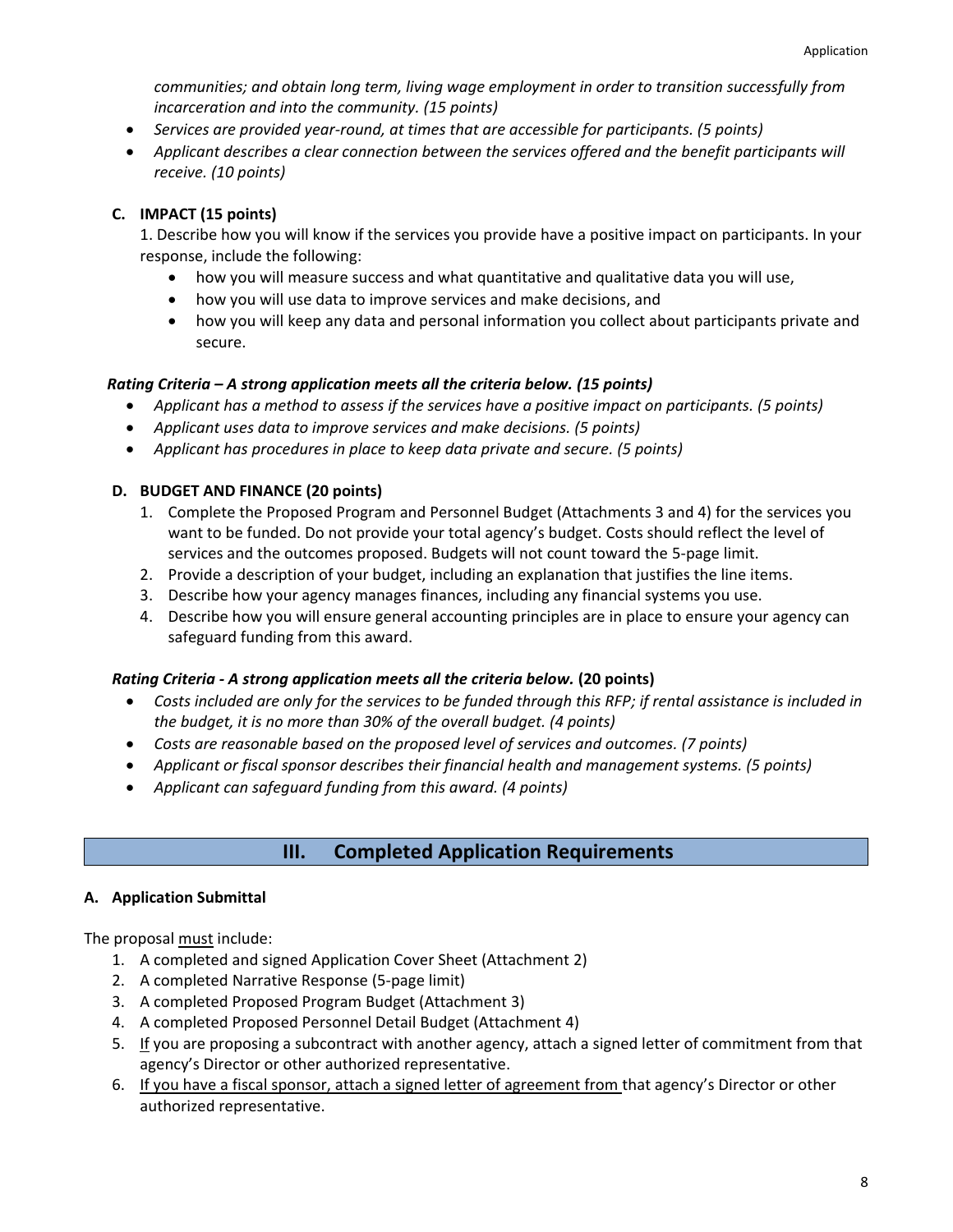Completed applications are due by Friday **November 5, 2021, 12:00 p.m. (noon), Pacific Daylight Time.**  Proposals must be submitted through the HSD Online Submission System or via email. No faxed or mailed proposals will be accepted. Allow ample time for uploading and confirmation receipt.

**1. Via HSD Online Submission System** [\(http://web6.seattle.gov/hsd/rfi/index.aspx\)](http://web6.seattle.gov/hsd/rfi/index.aspx). HSD advises uploading proposal documents several hours prior to the deadline in case you encounter an issue with your internet connectivity. HSD is not responsible for ensuring that applications are received by the deadline. If you encounter issues with the online submission system, please email Gabriela Dionisio at [gabriela.dionisio@seattle.gov.](mailto:gabriela.dionisio@seattle.gov)

**2. Via Email** [HSD\\_RFP\\_RFQ\\_Email\\_Submissions@seattle.gov.](mailto:HSD_RFP_RFQ_Email_Submissions@seattle.gov) Email attachments are limited to 30 MB. The subject heading must be titled: 2021 Supportive Reentry RFP. Any risks associated with submitting a proposal by email are borne by the applicant. Applicants will receive an email acknowledging receipt of their application.

### **HSD Proprietary and Confidential Information**

The State of Washington's Public Records Act (Release/Disclosure of Public Records) Under Washington State Law (reference RCW Chapter 42.56, the Public Records Act) states **that all materials received or created by the City of Seattle are considered public records.** These records include but are not limited to: RFP/Q narrative responses, budget worksheets, board rosters, other RFP/Q materials, including written/or electronic correspondence. In addition, HSD RFP/Q application materials are released to rating committee members and all rating committee members must sign and adhere to the [Confidentiality and Conflict of](http://www.seattle.gov/humanservices/funding-and-reports/how-to-do-business-with-hsd) [Interest Statement.](http://www.seattle.gov/humanservices/funding-and-reports/how-to-do-business-with-hsd) **Personal identifiable information entered on these materials is subject to the Washington Public Records Act and may be subject to disclosure to a third-party requestor.**

If funding is awarded, HSD will request copies of the following documents if they are not already on file. Agencies will have four (4) business days from the date of written request to provide the requested documents via the HSD Online Submission System [\(http://web6.seattle.gov/hsd/rfi/index.aspx\)](http://web6.seattle.gov/hsd/rfi/index.aspx) or email [\(HSD\\_RFP\\_RFQ\\_Email\\_Submissions@seattle.gov\)](mailto:HSD_RFP_RFQ_Email_Submissions@seattle.gov).

- 1. The current fiscal year's financial statements, consisting of the Balance Sheet, Income Statement and Statement of Cash Flows, certified by the agency's CFO, Finance Officer, or Board Treasurer.
- 2. The most recent audit report.
- 3. The most recent fiscal year-ending Form 990 report.
- 4. A current certificate of commercial liability insurance (if awarded, the agency's insurance must conform to [Master Agency Service Agreement](http://www.seattle.gov/Documents/Departments/HumanServices/Funding/NOFA/HSD_Master_Agency_Services_Agreement_Sample.pdf) requirements at the start of the contract).
- 5. Current verification of nonprofit status or evidence of incorporation or status as a legal entity. Your agency must have a federal tax identification number/employer identification number.
- 6. Proof of federally approved indirect rate, if applicable.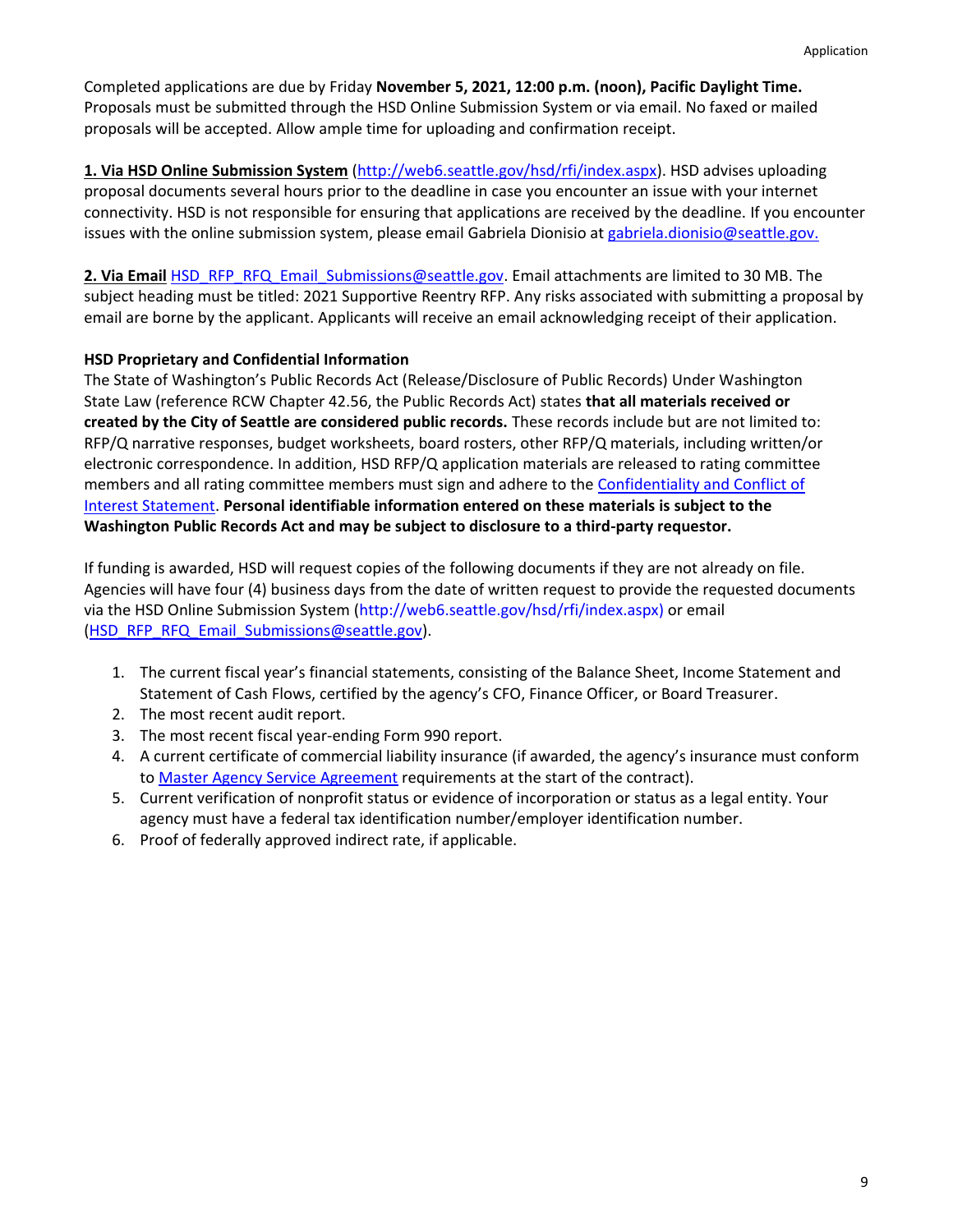## **2021 Supportive Reentry RFP Application Checklist**

This checklist is to help you ensure your application is complete prior to submission. Please do not submit this form with your application.

# **HAVE YOU….**

| HSD Agency Minimum Eligibility Requirements<br>HSD Client Data and Program Reporting Requirements<br><b>HSD Contracting Requirements</b><br>HSD Funding Opportunity Selection Process<br><b>HSD Appeal Process</b><br>HSD Commitment to Funding Culturally Responsive Services |
|--------------------------------------------------------------------------------------------------------------------------------------------------------------------------------------------------------------------------------------------------------------------------------|
| <b>HSD Guiding Principles</b><br>HSD Master Agency Services Agreement Sample                                                                                                                                                                                                   |
| HSD 2021 Supportive Reentry RFP Results Based Accountability & Theory of Change                                                                                                                                                                                                |
| Completed and signed the Application Cover Sheet (Attachment 2)?*<br>If you are proposing to subcontract with any agencies, they have completed and signed the                                                                                                                 |
|                                                                                                                                                                                                                                                                                |
| Application Cover Sheet (Attachment 2)*                                                                                                                                                                                                                                        |
| If you have a fiscal sponsor, they have completed and signed the Application Cover Sheet (Attachment<br>$2)^*$                                                                                                                                                                 |
| Completed each section of the Application Questions?                                                                                                                                                                                                                           |
| Completed the full Proposed Program Budget (Attachment 3)?*                                                                                                                                                                                                                    |
| Completed the full Proposed Personnel Detail Budget (Attachment 4)?*                                                                                                                                                                                                           |

**\****These documents do not count against the 5-page limit for the proposal narrative section.*

All applications are due to the City of Seattle Human Services Department by **12:00 p.m. (noon) Pacific Daylight Time on Friday November 5, 2021.** Application packets received after this deadline may not be considered. See Section I for submission instructions.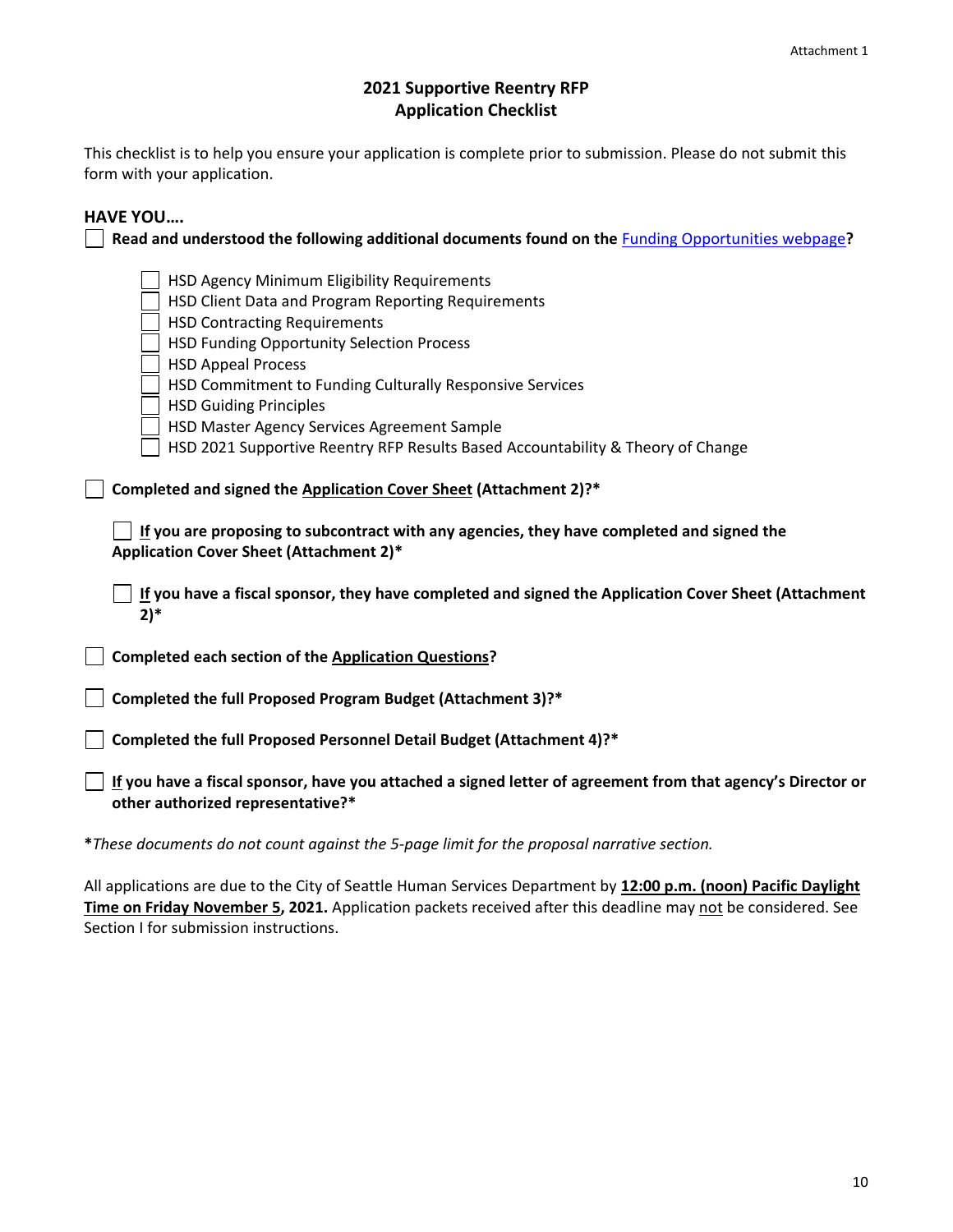# **Seattle Human Services Department 2021 Supportive Reentry RFP Application Cover Sheet**

| 1. | <b>Applicant Agency:</b>                                                                                                                                |                                                                                                                               |  |  |  |
|----|---------------------------------------------------------------------------------------------------------------------------------------------------------|-------------------------------------------------------------------------------------------------------------------------------|--|--|--|
| 2. | Agency Executive Director:                                                                                                                              |                                                                                                                               |  |  |  |
| 3. | Agency Executive Director Email:                                                                                                                        |                                                                                                                               |  |  |  |
| 4. | Agency Primary Contact for this RFP:                                                                                                                    |                                                                                                                               |  |  |  |
|    | Name:                                                                                                                                                   | Title:                                                                                                                        |  |  |  |
|    | Address:                                                                                                                                                |                                                                                                                               |  |  |  |
|    | Email:                                                                                                                                                  | Phone:                                                                                                                        |  |  |  |
| 5. | <b>Organization Type</b>                                                                                                                                |                                                                                                                               |  |  |  |
|    | Non-Profit<br>For Profit                                                                                                                                | <b>Public Agency</b><br>Other (Specify):                                                                                      |  |  |  |
| 6. | Federal Tax ID or EIN:                                                                                                                                  | 7.<br>DUNS#:                                                                                                                  |  |  |  |
| 8. | WA Business License #:                                                                                                                                  |                                                                                                                               |  |  |  |
| 9. | Proposed Program Name:                                                                                                                                  |                                                                                                                               |  |  |  |
|    | 10. Focus Population(s) program<br>will serve (check all that apply;<br>those checked should match<br>who you describe serving in<br>your application): | Pacific Islander<br><b>Black or African American</b><br>Hispanic/Latino<br>Other:<br>American Indian/Alaskan<br><b>Native</b> |  |  |  |
|    | 11. Funding Amount Requested:                                                                                                                           |                                                                                                                               |  |  |  |
|    | 12. # of unduplicated people your<br>organization will serve each<br>year:                                                                              | enrolled in program<br>completed program                                                                                      |  |  |  |
|    | 13. Is your organization financially<br>able to provide services, then<br>submit invoices for                                                           | Yes<br>No                                                                                                                     |  |  |  |
|    | reimbursement?                                                                                                                                          |                                                                                                                               |  |  |  |
|    | 14. Subcontracted agency or<br>individual (if applicable):                                                                                              |                                                                                                                               |  |  |  |
|    | <b>Contact Name:</b>                                                                                                                                    | Title:                                                                                                                        |  |  |  |
|    | Address:                                                                                                                                                |                                                                                                                               |  |  |  |
|    | Email:                                                                                                                                                  | Phone:                                                                                                                        |  |  |  |
|    | Description of partner agency proposed activities:                                                                                                      |                                                                                                                               |  |  |  |
|    |                                                                                                                                                         | Date:                                                                                                                         |  |  |  |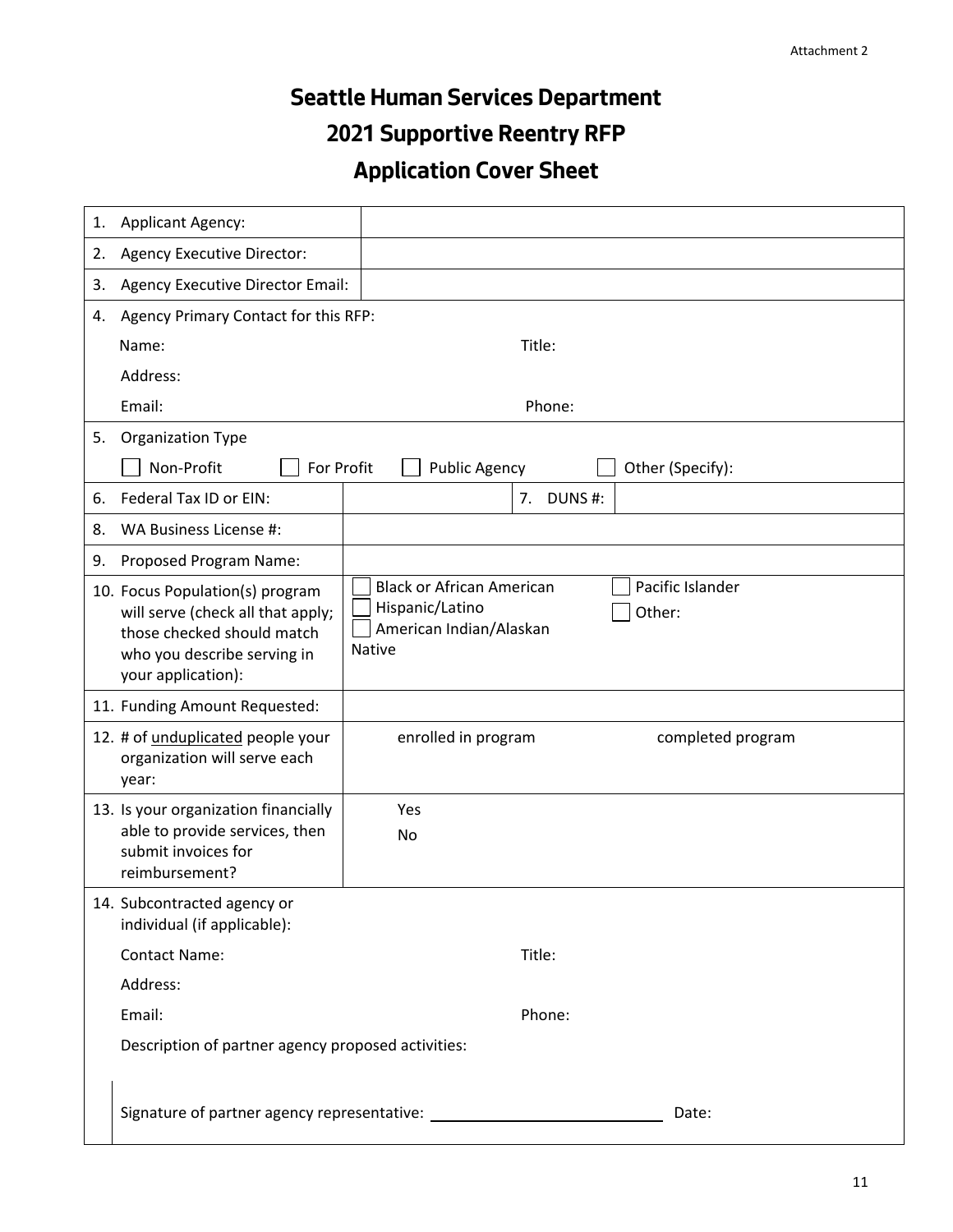| 15. Fiscal Sponsor (if applicable):          |                                                                                                                                                                                                                                                                           |        |  |  |
|----------------------------------------------|---------------------------------------------------------------------------------------------------------------------------------------------------------------------------------------------------------------------------------------------------------------------------|--------|--|--|
|                                              | <b>Contact Name:</b>                                                                                                                                                                                                                                                      | Title: |  |  |
|                                              | Address:                                                                                                                                                                                                                                                                  |        |  |  |
|                                              | Email:                                                                                                                                                                                                                                                                    | Phone: |  |  |
|                                              | I have read and understood the Fiscal Sponsor Requirements document and will comply with all obligations if<br>the applicant is awarded funding.                                                                                                                          |        |  |  |
|                                              | Signature of fiscal sponsor representative: Signature of fiscal sponsor representative:                                                                                                                                                                                   | Date:  |  |  |
|                                              | Authorized signature of applicant/lead agency                                                                                                                                                                                                                             |        |  |  |
|                                              | To the best of my knowledge and belief, all information in this application is true and correct. The document has<br>been duly authorized by the governing body of the applicant who will comply with all contractual obligations if the<br>applicant is awarded funding. |        |  |  |
| Name and Title of Authorized Representative: |                                                                                                                                                                                                                                                                           |        |  |  |
|                                              | Signature of Authorized Representative:                                                                                                                                                                                                                                   | Date:  |  |  |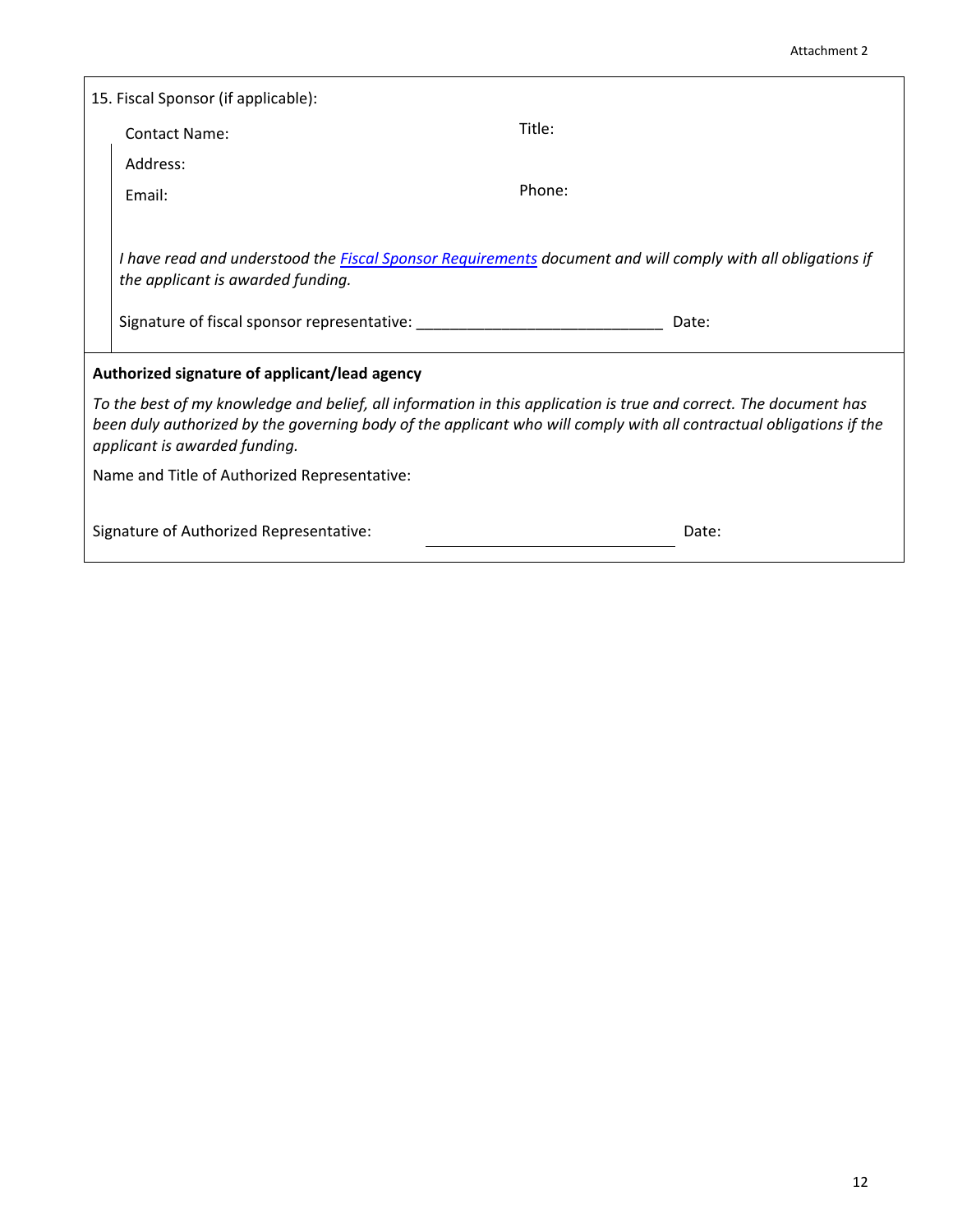# **2021 Supportive Reentry Request for Proposals Proposed Program Budget December 15, 2021- December 31, 2022**

*Excel versions of the budget templates can be found on the application page of the [HSD Funding Opportunity](http://www.seattle.gov/humanservices/funding-and-reports/funding-opportunities)  [Webpage](http://www.seattle.gov/humanservices/funding-and-reports/funding-opportunities)*

| <b>Applicant Name:</b>        |  |
|-------------------------------|--|
| <b>Proposed Program Name:</b> |  |

|                                                                                                                                                                                          | <b>Amount by Fund Source</b>           |                    |                    |           |                      |
|------------------------------------------------------------------------------------------------------------------------------------------------------------------------------------------|----------------------------------------|--------------------|--------------------|-----------|----------------------|
| Item                                                                                                                                                                                     | <b>Requested</b><br><b>HSD Funding</b> | Other <sup>1</sup> | Other <sup>1</sup> | Other $1$ | <b>Total Project</b> |
| <b>STAFFING</b><br>Salaries (Full- & Part-Time)                                                                                                                                          |                                        |                    |                    |           | \$                   |
| <b>Fringe Benefits</b>                                                                                                                                                                   |                                        |                    |                    |           | \$                   |
| <b>SUBTOTAL - STAFFING</b>                                                                                                                                                               | \$                                     | \$                 | $\zeta$            | $\zeta$   | \$                   |
| <b>SUPPLIES, OTHER SERVICES &amp;</b><br><b>CHARGES</b><br>Office Supplies (includes printing,<br>postage, and general supplies. Does<br>not include computer or technology<br>expenses) |                                        |                    |                    |           | \$                   |
| * Operating Expenses <sup>2</sup> (includes<br>computers, other technology expenses<br>(not internet) and other expenses<br>related to providing services)                               |                                        |                    |                    |           | \$                   |
| Rent                                                                                                                                                                                     |                                        |                    |                    |           | \$                   |
| Contractual Employment/Other<br>Professional Services <sup>3</sup>                                                                                                                       |                                        |                    |                    |           | \$                   |
| Travel (includes mileage, parking)                                                                                                                                                       |                                        |                    |                    |           | \$                   |
| Insurance                                                                                                                                                                                |                                        |                    |                    |           | \$                   |
| Utilities (includes electric, internet,<br>phone)                                                                                                                                        |                                        |                    |                    |           | \$                   |
| *Other Miscellaneous Expenses <sup>4</sup>                                                                                                                                               |                                        |                    |                    |           | \$                   |
| Indirect Facilities and Administration<br>$(F & A)$ Costs <sup>5</sup>                                                                                                                   |                                        |                    |                    |           | \$                   |
| <b>SUBTOTAL - SUPPLIES, OTHER</b><br><b>SERVICES &amp; CHARGES</b>                                                                                                                       | \$                                     | \$                 | \$                 | \$        | \$                   |
| <b>TOTAL EXPENDITURES</b>                                                                                                                                                                | \$                                     | \$                 | \$                 | \$        | \$                   |

**\*Participant rental assistance cannot exceed 30% of the overall budget.**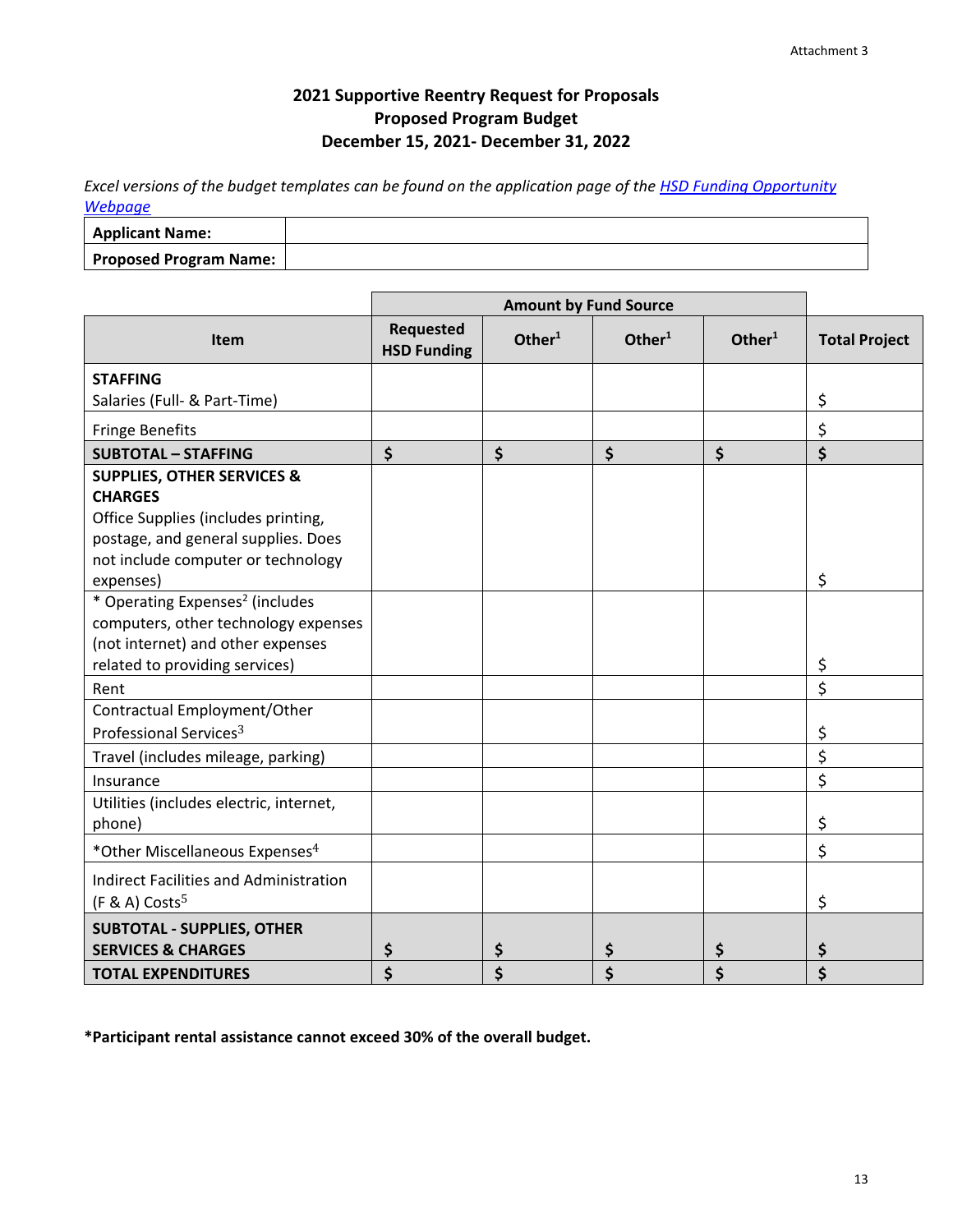| <sup>1</sup> Identify specific funding sources included under<br>the"Other" column(s) above: |  |
|----------------------------------------------------------------------------------------------|--|
|                                                                                              |  |
|                                                                                              |  |
|                                                                                              |  |
|                                                                                              |  |
| Total                                                                                        |  |

| <sup>3</sup> Contractual Employment/Other Professional<br>Services |  |
|--------------------------------------------------------------------|--|
|                                                                    |  |
|                                                                    |  |
|                                                                    |  |
|                                                                    |  |
| Total                                                              |  |

| <sup>5</sup> Indirect Facilities and Administration (F & A) Costs -<br>Itemize below: |  |
|---------------------------------------------------------------------------------------|--|
|                                                                                       |  |
|                                                                                       |  |
|                                                                                       |  |
|                                                                                       |  |
| <b>Total</b>                                                                          |  |

| <sup>5</sup> Indirect Facilities and Administration (F&A) Costs - Those costs referred to as overhead, overhead costs, or |
|---------------------------------------------------------------------------------------------------------------------------|
| administrative costs. These are actual costs incurred to conduct the normal business activities of an organization        |
| and are not readily identified with or directly charged to a program, making it difficult to precisely assess each        |
| user's share. Those Indirect F&A expenses include:                                                                        |
|                                                                                                                           |

- General Administration
- Departmental Administration
- Operation and Maintenance
- Building and Equipment Depreciation
- Non-Capitalized Interest

| Does the agency have a federally approved<br>rate? | Yes | No |
|----------------------------------------------------|-----|----|
| If yes, provide the rate.                          |     |    |

| ded under |  | <sup>2</sup> Operating Expenses - Itemize below (Do Not<br>Include Office Supplies): |  |  |  |
|-----------|--|--------------------------------------------------------------------------------------|--|--|--|
|           |  |                                                                                      |  |  |  |
|           |  |                                                                                      |  |  |  |
|           |  |                                                                                      |  |  |  |
|           |  |                                                                                      |  |  |  |
| Total     |  | Tota                                                                                 |  |  |  |

| ssional |  | <sup>4</sup> Other Miscellaneous Expenses - Itemize below: |  |  |  |
|---------|--|------------------------------------------------------------|--|--|--|
|         |  |                                                            |  |  |  |
|         |  |                                                            |  |  |  |
|         |  |                                                            |  |  |  |
|         |  |                                                            |  |  |  |
| Total   |  | Tota                                                       |  |  |  |